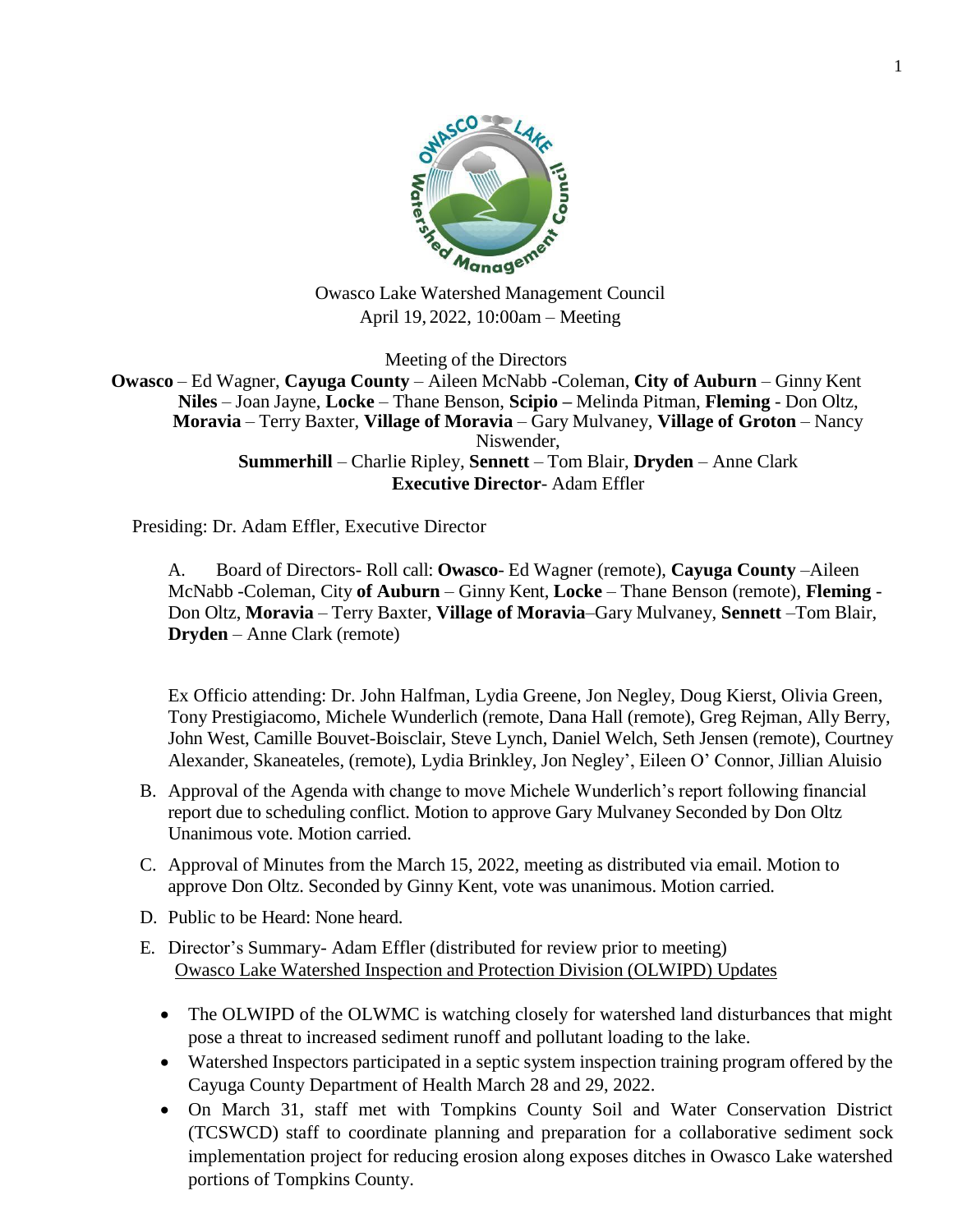- OLWIPD staff performed a scheduled tour of the Village of Moravia wastewater treatment facility on April 12.
- On April 21, Watershed Inspectors will participate in in a sediment and erosion control training course provided by the Cayuga County SWCD.

## Recognition, Awareness, Education and Outreach

- The OLWMC's April feature article with the Citizen newspaper spotlighted the Lake Friendly Living Coalition's pledge program, recent NYS commemorative resolution, and May, 2022 awareness webinar and live event series.
- Staff have finalized the OLWIPD/OLWMC combined 2021 annual report. Consistent with previous years, the annual report was prepared in the form of an informational brochure and delivered to watershed municipal offices for further distribution.
- The Owasco Watershed Lake Association (OWLA) plans to provide watershed science education in the classroom and are poised to use the OLWMC's physical grant awarded watershed model as an educational tool.

The OLWMC's aquatic invasive species (AIS) 'Clean, Drain, Dry' Portaboard® trailer will be moved from its winter location outside the Cayuga County Parks and Trails office to the Emerson Park boat launch for the purpose of increased visibility.

## Hyfi Watercourse Level Sensors

# Hyfi Project Updates:

- 1. With project support from OLWMC staff, OWLA's 2022 sediment and nutrient sampling program, , will align with watercourse level sensor locations. A project will provide invaluable lake loading information for continued calibration of the SWAT model.
- 2. The project team has requested an additional sensor and assembly for a newly targeted monitoring location on Long Point Creek.
- 3. The Owasco Lake watershed piloted Hyfi sensor platform recently won the Verizon Climate Resilience Prize for 2022.

# Watershed Partner Collaboration- Projects Updates

- The OLWMC awaits guidance and project funding opportunities from NYS based on the completion and approval of Cayuga County's Nine Element Watershed Plan (9E) for Owasco Lake. The Cayuga County Planning Department is nearing the end of the 9E process and has recently developed an appendix to report recent project and programming outcomes associated with 9E recommendations. There will be a third public meeting for the public to review project updates.
- The Steering Committee for the updated community consensus watershed rules and regulations (WRR) awaits a meeting schedule from the New York State Department of Health (NYSDOH) to discuss next steps and will be convening soon. NYSDOH upper management are holding off scheduling a joint DOH and WRR Steering Committee meeting until they meet with the NYS Chamber in April.
- The OLWMC offers partnership and support for the City of Auburn's NYS-awarded Drinking Water Source Protection Program (DWSP2). The working group has identified high risk areas and is finalizing source water protection recommendations.
- The OLWMC endorsed the Town of Owasco's application for a grant from NYS and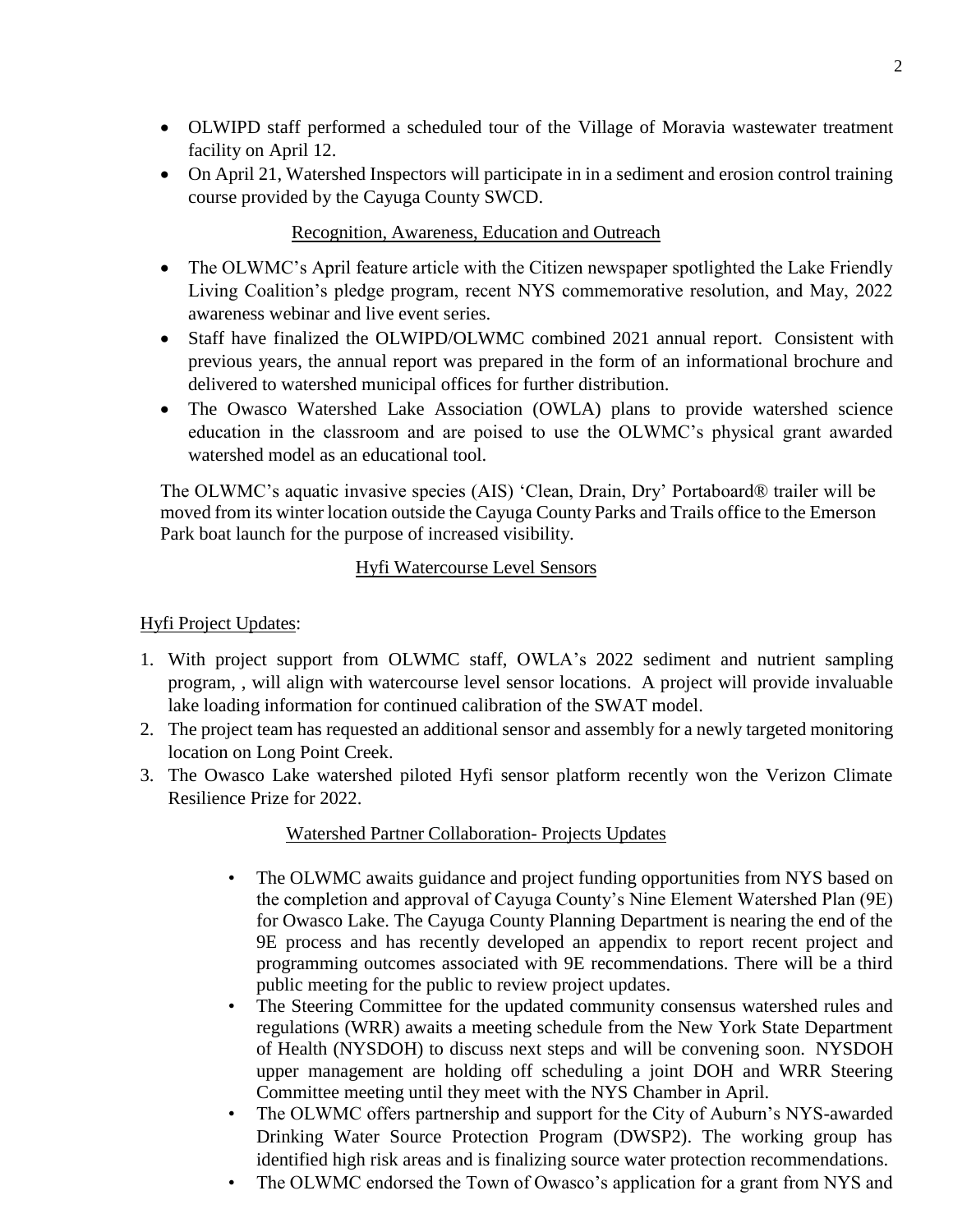Federal representatives for a sanitary system improvement project.

- The OLWMC continues to work towards a transfer of ownership of a  $\sim$ 160-acre priority parcel in Sempronius from The Nature Conservancy (TNC) to the OLWMC that will advance the council's position as a land conservation steward within the watershed. Insurance details and premium estimates were provided by our insurance provider. As part of a successful transfer of ownership of the property, TNC will offer \$15,000 of upfront land stewardship dollars to help the OLWMC get started with funding needs (e.g., insurances) to own and maintain land preserves. The OLWMC will develop a land stewardship/maintenance plan for land holdings to ensure project responsibilities are met.
- OLWMC staff are coordinating with the State University of New York Environmental Science and Forestry for a May 2022 collaborative willow planting project at the OLWMC's nursery in the Town of Owasco with the intent that the nursery will act as a long-term source of willow canes for the installation of future riparian buffers within the watershed. This project can also host an opportunity for a student undergraduate internship and/or capstone project in 2023.
- The OLWMC is ramping up its LED road flares promotional program in partnership with Wegmans Food Markets, as part of a Finger Lakes regional effort. LED flares provide a safer and watershed friendly alternative to conventional incendiary flares.
- Our Keynote Presenter for next month's May, 17 OLWMC public board meeting will be Kirsten Workman, Nutrient Management and Environmental Sustainability Specialist from Cornell ProDairy. She will present on advancements in, and recommendations for, cover cropping with the Owasco Lake watershed.

### Grants Projects and Programs

**GLRI Conservation Kick Project** 

Project Review: In partnership, the Cayuga County SWCD assisted a watershed farmland owner to finalize application installation of a water and sediment control basin (WASCOB). The project will be funded, in part, by the Great Lakes Restoration Initiative (GLRI) Conservation Kick Program. The City of Auburn invested the required cost share for the grant award to be administered through the OLWMC, demonstrating the city's commitment towards supporting conservation advancements for local agriculture. Based on the Great Lakes Commission's upfront analysis, and relative to all other Conservation Kick projects planned acrossthe Great Lakes Basin, the CCSWCD/OLWMC project will result in the greatest nutrient reduction outcomes (*17,258 'water quality credits' will be generated by the practice installation. This reflects an estimated 17,721 pounds of nitrogen and 1,262.5 pounds of total phosphorus reductions over the course of the project period).* Project partners finalized contract details. Seneca County Soil and Water Conservation District Engineer and Auburn Director of Municipal Utilities have reviewed the final WASCOB design for approval.

### • NRCS RCPP

Project Update: On April 13, the OLWMC submitted a project proposal through the Natural Resources Conservation Service Regional Conservation Partnership Program (NRCS RCPP). retooled last year's NRCS RCPP proposal, according to review comments, and requested federal funding intended to help advance the Cayuga County SWCDs' conservation farm planning and BMP implementations within the Owasco Lake watershed. The proposed project will help build local capacity for certified farm planning within the watershed and provide support for targeted conservation projects, a prospect intended to increase efficiencies for local agriculture that will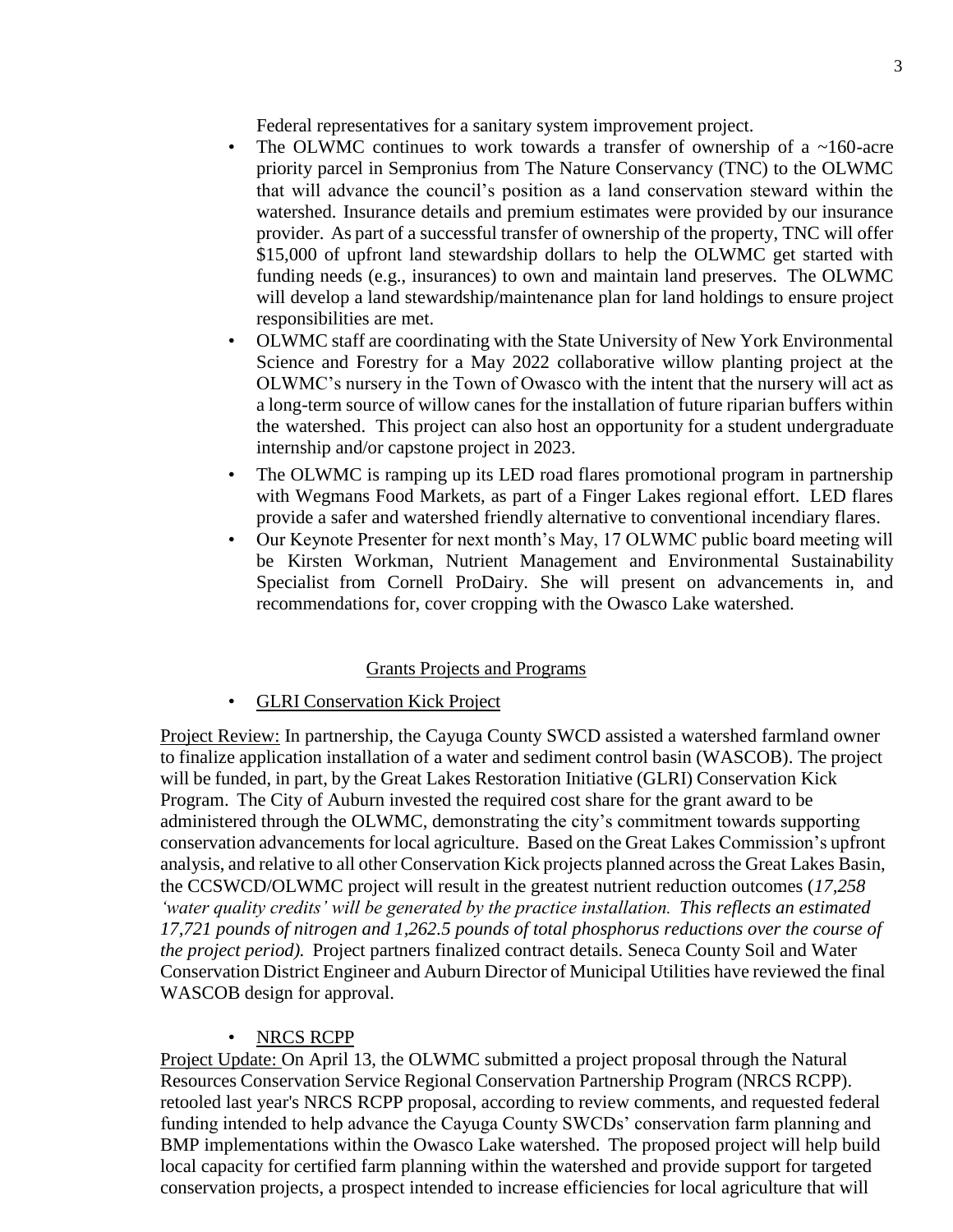benefit both farmers and watershed conservation.

Climate Smart Communities

Project Update: The Town of Owasco has earned the bronze level certification through the NYS Climate Smart Communities program. This is the greatest program certification achievement of any municipality within Cayuga County. The Town's application was approved for 20 actions in 7 categories for a total of 172 points.

#### Municipality Buy-In

Project Review: The OLWMC continues to encourage participation and directorship from the remaining towns within the watershed that have yet to join to help direct project initiatives. They include the Towns of Venice, Sempronius, Groton, Genoa, Skaneateles, and Lansing; we continue to encourage the Board of Directors to reach out to representatives from these towns to elicit municipality interest.

#### HABs

Project Update: The NYS Department of Environmental Conservation's (NYSDEC's) NYHABs website remains unavailable until the 2022 monitoring season begins in May 2022. We are coordinating a HABs reporting training opportunity by the NYSDEC Finger Lakes Hub to ensure partners and volunteers properly identify and report HABs occurrences in 2022.

- F. Board of Directors/Municipality Representatives Feedback: Municipalities doing a good job keeping inspection division updated on construction site development. Looking for increased visibility for Councils work, perhaps town's websites. Do towns need assistance with climate smart communities applications?
- G. Treasurer's Audit and Finance Report
	- i. March 2022 Financials Approval –
	- ii. As of February 28, 2022, Total Liabilities & Equity were \$333,143.69 and Total in checking account \$274,265.24. Motion to approve Don Oltz seconded by Gary Mulvaney. Vote was unanimously approved. Motion carried.
	- iii. Discussion and Approval of US Treasuries Investment Allocations Adam suggested evaluating cash flow and move some into a liquid low interest savings account that would be set aside for a short term. Something to think about.
	- iv. Discussion of Land Holding Liability Insurance Scenarios
- H. Nine Element Watershed Plan Update– Michele Wunderlich Draft has gone to NYS DEC for review not enough data for both sediment and Nitrogen so will be on phosphorus so the Nitrogen and sediment will go into the appendix. In future will update 9E with sediment and Phosphorus.
- I. Projects and Strategies of the Upper Susquehanna Coalition- Lydia Brinkley; Riparian Buffer Projects of the Susquehanna River and Chesapeake Bay headwaters. To view this very successful program and slides and contact information please visit the video of the Director's Meeting at

<https://www.olwmc.org/news>

J. 2021 Project Outcomes and Future Outlooks for the Cayuga County and Water Conservation Districts- Doug Kierst: Doug Kierst presented Projects in Cayuga Co in 2021. To view this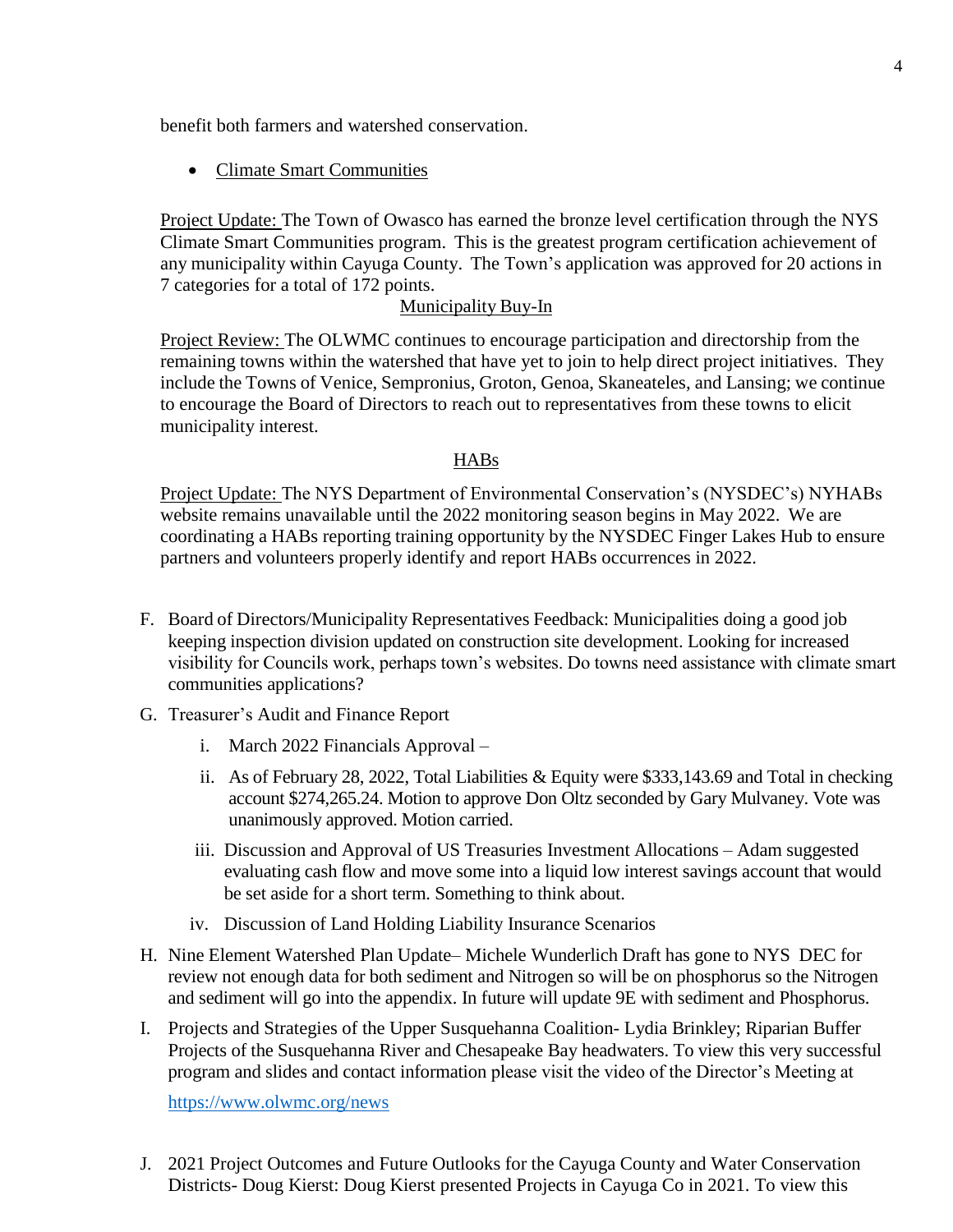presentation please visit the video of the Directors Meeting at <https://www.olwmc.org/news>

- i.
- K. Lake Monitoring Update- John Halfman, water quality buoy is out in the lake and is working fine.
- L. The Nature Conservancy Update Olivia Green-working with Cayuga County to install a new improved septic system at WMCA Camp. Thank towns for Summer Hill and Venice for water source protection projects.
- M. NYSDEC Hub Update- Tony Prestigiacomo-new round of monitoring all water quality Finger Lakes. Data will be available soon.
- N. Watershed Rules and Regulations Revisions Update Steve Lynch-listen to this again.
- O. Owasco Watershed Lake Association Update Dana Hall-2022 tributary sampling program will begin first week of May continuing through October. Training session up this week. Need sampling techniques. Spring treatment for Hemlock Wooly Adelgid is starting. Planning to treat thousands of critical trees for the watershed on 27 Properties .
- P. Cornell Cooperative Extension Update- Daniel Welch-Electronic collection event at BOCES with over 400 people with another event in the Fall. Looking at a solid waste planning event with outreach to entire county. In June a tire collection out at Soil and Water.
- Q. 'Our Owasco' Behavioral Change Project Update- Camille Bouvet-Boisclair (Evidn): wrapped up current phase of project. Project will continue to 6/2023 and would like to expand numbers of people involved in project. Looking forward to building more relationships in the community.
- R. Partners for Healthy Watersheds Update Greg Rejman, not available
- S. Watershed Inspection Monthly Report–Ally Berry, Please see report at Director's Meeting <https://www.olwmc.org/news>
- T. Lake Level Report John West: Lake elevation is 712.75 this morning. We are in summer range now.
- U. Communications: Reminder fish sale. Watershed manager job for Cayuga County.
- V. Issues of Concern: Anne Clark raised a question regarding sediment socks which Adam Effler will investigate and discuss at a subsequent meeting.
- W. Schedule Next Meeting ( $3<sup>rd</sup>$  Tuesday of May 2022 is the 17<sup>th</sup>), Motion to adjourn made by Don Oltz, seconded by Gary Mulvaney at 11:40. Motion carried.

Respectfully Submitted, Vivian Cunningham

#### 2022 OLWMC Goals

- 1. Increase participation of municipalities that have yet to join the Council.
	- a. Formal directorship request letters will be delivered to the remaining watershed municipalities and their responses (if any) will be documented. OLWMC staff will make a concerted effort to visit municipal offices to directly communicate organizational objectives and elicit interest